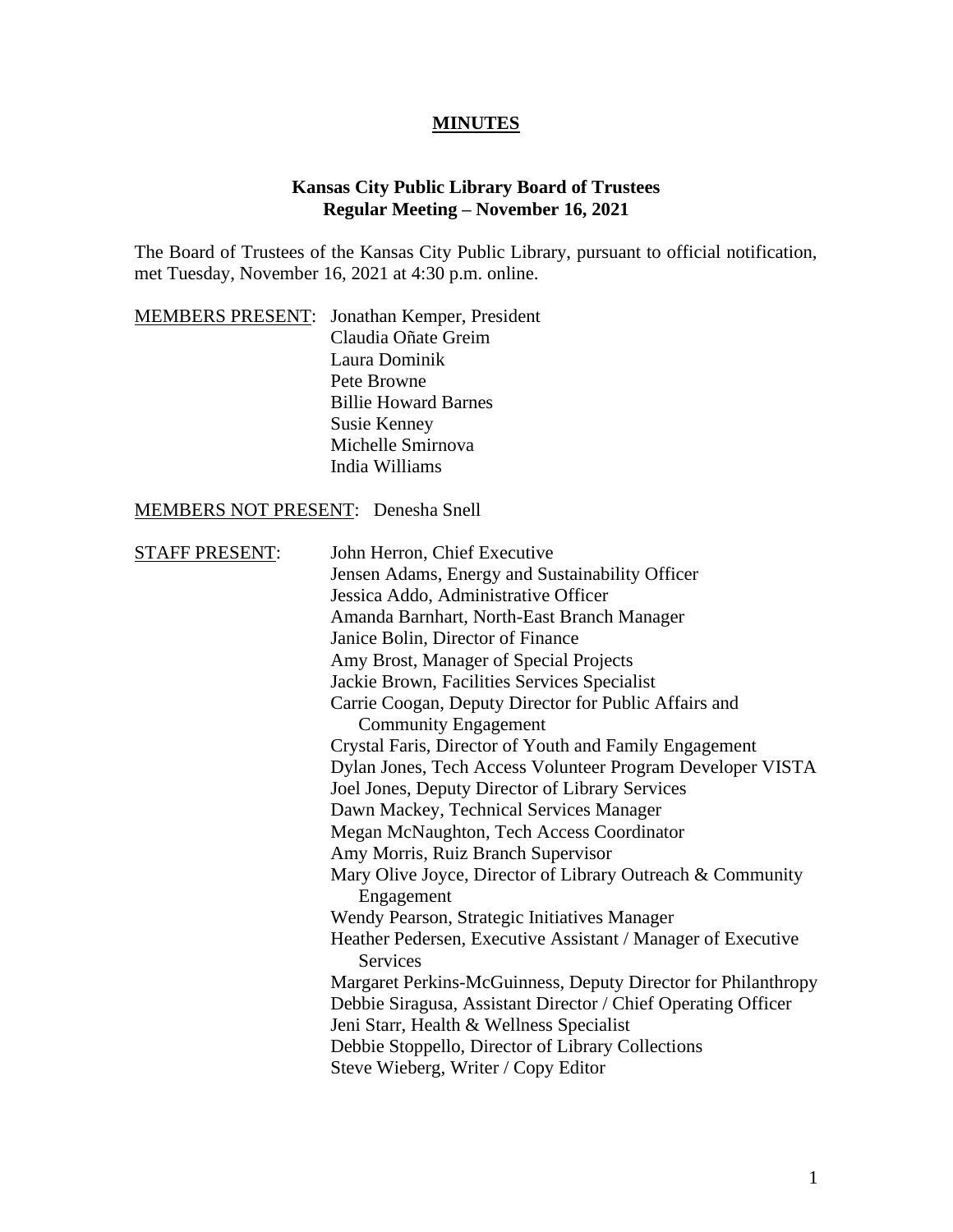Kemper called the meeting to order at 4:33 p.m.

#### **Motion by Browne to approve the minutes of the October 19, 2021 Regular Board meeting and November 8, 2021 Operations Committee Meeting. Second by Smirnova. Approved unanimously.**

(Note: As a matter of Board convention, the Chair votes only when his/her vote would affect the outcome of the vote. In all "recorded" votes, the vote of the Chair appears only when it has actually been cast and when it has had an effect on the disposition of the motion. Notations of "approved unanimously" mean all members, other than the Chair, voting affirmatively.)

Howard Barnes arrived 4:34 p.m.

**Motion by Dominik to approve the Consent Agenda items before the Board. Second by Smirnova. Approved unanimously.** The following items were approved as part of the Consent Agenda:

**Move approval of the recommendation of the Chief Executive to authorize the following expenditures for October 2021: Payroll (10/21/21 net cash \$290,566 plus taxes \$107,283) and (11/04/21 net cash \$271,735 plus taxes \$99,134) total amount of \$768,718; General Expense Payments including Checks (#6676- 6833), in the amount of \$1,106,271.** (LBM 4518)

#### **Move approval of the recommendation of the Chief Executive to accept the attached financial reports for October 2021.** (LBM 4519)

Herron stated that during the strategic visioning process the Library's Resignation Policy was identified as outdated and in need of updating to reflect a more flexible and mutually cooperative process.

#### **Motion by Dominik to authorize the formal adoption of the proposed Resignation Policy in accordance with Library Board Policy 002 as placed on the Policy Calendar in October 2021. Second by Howard Barnes. Approved unanimously.** (LBM 4520)

Herron introduced Tech Access and Wendy Pearson, Strategic Initiatives Manager. Tech Access participates in the Kansas City Coalition for Digital Inclusion and manages the TechConnect Hotline, Accelerating Prominsing Practices Project, and Career Online High School. In addition they collaborate internally with OneNorth, the Outreach Department, Community Specialists, ECF lending program, and all Library locations. Pearson said their mission is connecting communities to promote equitable access to technology and support the learning and application of digital skills in an increasingly digital world. The resources they provide include tech coach volunteers, the mobile computer lab, learning pathways, and community partnerships.

Williams arrived 4:45 p.m. Oñate Greim arrived 4:55 p.m.

Herron discussed the Director's Report with the Board (LBM 4521) and provided an update on the strategic visioning process. Herron introduced Mary Olive Joyce and Amanda Barnhart to provide an update on the racial equity team. Since the last update, the focus